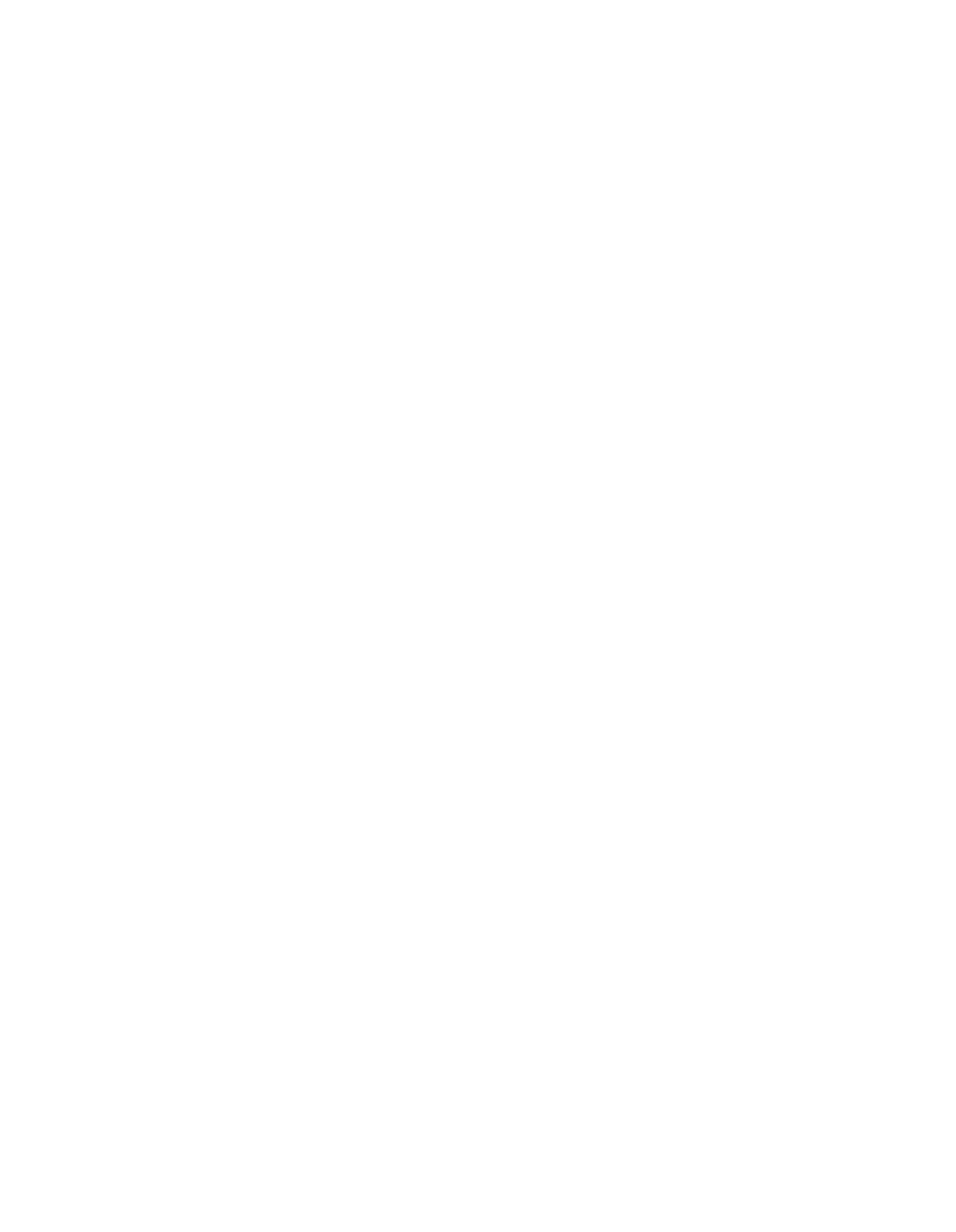| System          |                 |                            |                            |                              |
|-----------------|-----------------|----------------------------|----------------------------|------------------------------|
| Threshold MR97  | 73.             |                            | $(2 + O(b/n))$             | exp                          |
| Grid [MR97]     | $\sqrt{n}/3$    | $\overline{O(\sqrt{n}-b)}$ | $\overline{O(b/\sqrt{n})}$ | $n\rightarrow\infty$         |
| M-Grid          | $\sqrt{n}/2$    | $O(\sqrt{n}-\sqrt{b})$     | $O(\sqrt{b/n})$            | $n \rightarrow \infty$       |
| $RT^{\ddagger}$ | $O(n^{\alpha})$ | O(b)                       | $n^{-\beta}$               | $\exp(-\Omega(f))$ .         |
| boostFPP        | n/4             | $O(\sqrt{bn})$             | $O(\sqrt{b/n})$            | $\exp(-\Omega(b-\log(n/b)))$ |
| M-Path          |                 | $-\sqrt{b}$                | $O(\sqrt{b/n})$            | $\exp(-\Omega(f))$ .         |

*t* Optimal for *b*-masking systems.

\* Optimal for f-resilient systems.

 ${}^{1}$  E.g.,  $\alpha = 0.5$  and  $\beta = 0.21$  for RT(4, 3).

Table 1: Constructions in this paper  $(n = number of servers)$ .

cursive majority". Our M-Path construction generalises the system of [WB92], coupled with the analysis of the Paths construction of [NW94], and the recent system of [Baz96].

Several constructions of masking quorum systems were given in [MR97] for a variety of failure models. For the model we consider here-i.e., any b servers may experience Byzantine failures-that work gave two constructions. The prop**erties** of these constructions are included in the preceding table for comparison with our results.

Hybrid failure models have been considered in other works (e.g., [LR93, LR94, RB94]).

# 3 **Preliminaries**

We assume a *universe U* of servers,  $|U| = n$ , over which our quorum systems will be constructed, Servers that obey their specifications are correct. A faulty server, however, may de**viate from** its **specification arbitrarily. We assume** that up to *b* servers may fail arbitrarily and that  $4b < n$ , since this is necessary for a &masking quorum system to exist [MR97]. Beginning in Section 3.2.2, we will also distinguish benign (crash) failures as a particular failure of interest, end in general there may be more than b such failures.

### 3.1 **Quorum systems**

**Definition** 3.1 *A* quorum system  $Q \subseteq 2^U$  is a collection of subsets of  $U$ , each pair of which intersect. Each  $Q \in \mathcal{Q}$  is *called a* quorum.

We use the following notation. The cardinality of the smallest quorum in Q is denoted by  $c(Q) = \min\{|Q| : Q \in$ Q}. The size of the smallest intersection between any two quorums is denoted by  $IS(Q) = \min\{|Q \cap R| : Q, R \in Q\}.$ The degree of an element  $i \in U$  in a quorum system  $Q$  is the number of quorums that contain  $i: deg(i) = |\{Q \in \mathcal{Q} : i \in$ Q}l.

Definition 3.2 A *quorum* system *Q* is  $(s, d)$ -fair if  $|Q| = s$ *for* all  $Q \in \mathcal{Q}$  and  $deg(i) = d$  *for* all  $i \in U$ .  $\mathcal{Q}$  is called fair *if it is (s, d)-fair for some a and d.*

**Definition 3.3** *A aet T is a* transversal of a *quorum nyltem*  $Q$  *if*  $T \cap Q \neq \emptyset$  *for every*  $Q \in Q$ *. The cardinality of the smallest transversal is denoted by*  $MT(Q) = min\{|T|$  : *T* is a transversal of  $Q$ .

Regular quorum systems, with  $IS(Q) = 1$ , are insufficient to guarantee consistency in case of Byzantine failures.

**Malkbi and** Reiter [MR97] defined several varieties of quorum systems for Byzantine environments, which are suitable for different types of services. In this paper we focus on ma~king *quorum ayatema.*

Definition 3.4 [MR97] *The* resiliency f of a *quorum system Q* is the largest  $k$  such that for every set  $K \subseteq U$ ,  $|K| = k$ , *there exists*  $Q \in \mathcal{Q}$  *such that*  $K \cap Q = \emptyset$ .

**Remark:** The resiliency of any quorum system  $Q$  is  $f =$  $MT(Q) - 1$ .

**Definition** 3.5 [MR97] *A quorum system*  $Q$  *is a b*-masking quorum system if it is resilient to  $f \geq b$  failures, and obeys *the* foilowing consistency *requirement:*

$$
\forall Q_1, Q_2 \in \mathcal{Q}: |Q_1 \cap Q_2| \geq 2b+1.
$$

**Remark:** hformally, if we view the service es **a** shared variable which is updated and read by the clients, then the resiliency requirement of Definition 3.4 ensures that no set of  $b \leq f$  faulty servers will be able to block update operations (e.g., by causing every update transection to abort). The consistency requirement of Definition 3.5 ensures that read operations can mask out any faulty behavior of up to *b* servers, provided that the algorithm given in [MR97] is used,

Lemma 3.6 Let Q be a quorum system. Then Q is *b-masking if both the following* conditions *hold:*

- *1.*  $MT(Q) \ge b + 1$ ,
- *2.*  $IS(Q) \geq 2b + 1$ .

*Proof:* Assume that  $\mathcal{MT}(Q) \geq b+1$ . To see that Q is resilient to *b* failures, note that if there exists some  $K$  such that  $K \cap$  $Q \neq \emptyset$  for all  $Q \in Q$ , then *K* is a transversal. By the minimality we have  $|K| \geq b+1$ , and we are done. Condition 2 is obvious.  $\Box$ 

**Corollary 3,7** *Let Q be* a *quorum system, and let*  $b = \min\{MT(Q) - 1, \frac{20(Q-1)}{2}\}.$  Then Q is *b*-masking.

### *3.2* **Measures**

The goal of using quorum systems is to increase the availability of replicated services and decrease their access costs. A natural question is how well any particular quorum system achieves these goals, and moreover, how well it compares with other quorum systems. *Several* measures will be of interest to us.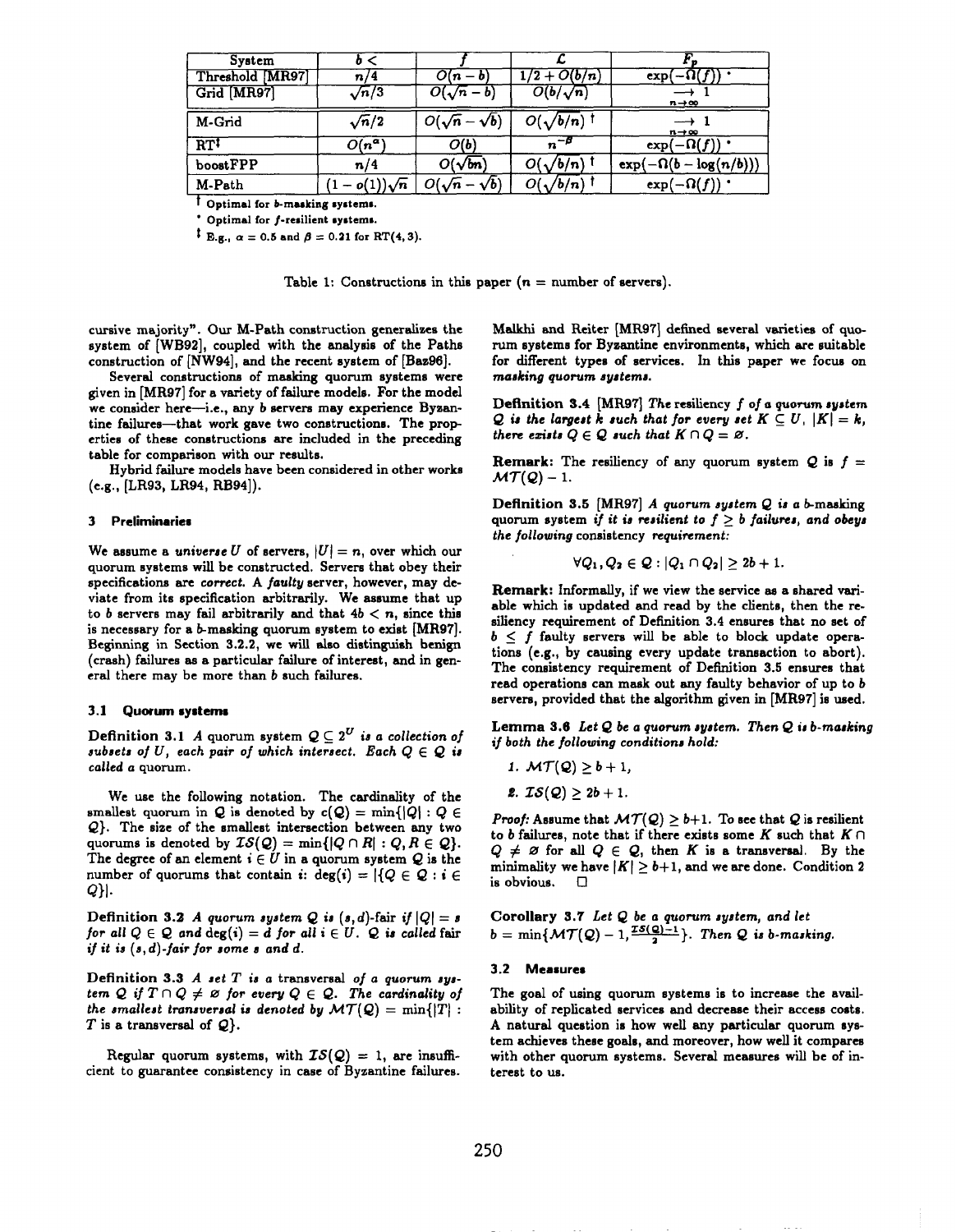### **3.2.1 Load**

**A** measure of the inherent performance of a quorum system is its *load.* Naor and Wool define the load of a quorum system as the frequency of accessing the busiest server using the best possible strategy [NW94]. More precisely, given a quorum system  $Q$ , an access strategy  $w$  is a probability distribution on the elements of Q; i.e.,  $\sum_{Q\in\mathcal{Q}} w(Q) = 1$ . The value  $w(Q) > 0$  is the frequency of choosing quorum Q when the service is accessed. The load is then defined as follows:

Definition 3.8 Let a strategy w be given for a quorum sys $term Q = \{Q_1, \ldots, Q_m\}$  over a universe *U.* For an element  $u \in U$ , the load induced by *w* on *u* is  $l_w(u) = \sum_{Q_i \ni u} w(Q_i)$ . *The load induced by a strategy w on a quorum a~atem Q* is  $\mathcal{L}_{\mathbf{w}}(\mathcal{Q}) = \max_{u \in U} \{l_{\mathbf{w}}(u)\}.$  The system load on a quorum system Q is  $\mathcal{L}(Q) = \min_{w} \{ \mathcal{L}_w(Q) \}$ , where the minimum is *taken over all atrategiea.*

**We** reiterate that the load is a best case definition. The load of the quorum system will be achieved only if an optimal access strategy is used, and only in the case that no failures occur. A strength of this definition is that the load is a property of a quorum system, and not of the protocol using it.

Recall that  $c(Q)$  denotes the cardinality of the smallest **quorum in Q. The following result will be useful to us in the sequel (recall Definition 3.2).**

**Proposition 3.9 [NW94]** LetQ *be a* fair *quorum system. Then*  $\mathcal{L}(\mathcal{Q}) = c(\mathcal{Q})/n$ .

### *3.2.2* **Availability**

By definition a *b*-masking quorum system can mask up to *b* arbitrary (Byzantine) failures. However, such a system may be resilient to more benign failures. By benign failures we mean any failures that render a server unresponsive, which we refer to as *craahes* **to** distinguish them from Byzantine failures.

The resiliency  $f$  of a quorum system provides one measure of how many crash failures a quorum system is *guamnteed* **to survive,** and indeed this measure has been used in the past to differentiate among quorum systems [BG86]. However, it is possible that an f-resilient quorum system, though vulnerable to a few failure configurations of  $f + 1$  failures, can survive many configurations of more than  $f$  failures. One way to measure this property of a quorum system is to assume that each server crashes independently with probability p and then to determine the probability  $F_p$  that some quomm survives with no faulty members. This is known as *crash probability* and is formally defined as follows:

Definition 3.10 Assume that each server in the system cra*ahes* independently with probability p. For every quorum  $Q \in$ *Q iet &Q be the event that Q is* hit, i.e., *at least one element*  $i \in Q$  *has crashed.* Let *crash* $(Q)$  *be the event that all the*  $q$  *uorums*  $Q \in \mathcal{Q}$  *were hit, i.e.,*  $crash(\mathcal{Q}) = \bigwedge_{Q \in \mathcal{Q}} \mathcal{E}_Q$ . Then *the system crash probability is*  $F_p(Q) = \mathbb{P}(crash(Q)).$ 

We would like  $F_p$  to be as small as possible. A desirable **asymptotic** behavior of  $F_p$  is that  $F_p \to 0$  when  $n \to \infty$  for *all*  $p < 1/2$ , and such an  $F_p$  is called Condorcet (after the Condorcet **Jury Theorem [Con]).**

#### *4* Building **Blocks**

In this section, we prove several theorems which will be our basic tools in the sequel. First we prove lower bounds on the load and availability of b-masking quorum systems, against which we measure all our new constructions. Then we prove the properties of a quorum composition technique, which we later use extensively.

# **4.1 The Iocd and availability of masking quorum systems**

**We** begin by establishing a lower bound on the load of b masking quorum systems, thus tightening the lower bound on general quorum systems [NW94] as presented in [MR97].

**Theorem 4.1** *Let Q be a b*-masking *quorum* system. Then  $\mathcal{L}(\mathcal{Q}) \geq max\{\frac{2b+1}{c}, \frac{c(\mathcal{Q})}{n}\}.$ 

*Proof:* Let w be any strategy for the quorum system Q, and fix  $Q_1 \in \mathcal{Q}$  such that  $|Q_1| = c(\mathcal{Q})$ . Summing the loads induced by w on all the elements of  $Q_1$ , and using the fact that any two quorums have at least  $2b + 1$  elements in common, we obtain:

$$
\sum_{u \in Q_1} l_w(u) = \sum_{u \in Q_1} \sum_{Q_i \ni u} w(Q_i) = \sum_{Q_i} \sum_{u \in (Q_1 \cap Q_i)} w(Q_i)
$$
  
 
$$
\geq \sum_{Q_i} (2b+1)w(Q_i) = 2b+1.
$$

Therefore, there exists some element in  $Q_1$  that suffers a load of at least  $\frac{2b+1}{|Q_1|}$ .

Similarly, summing the total load induced by w on all of the elements of the universe, and using the minimality of  $c(Q)$ , we get:

$$
\sum_{u \in U} l_w(u) = \sum_{u \in U} \sum_{Q_i \ni u} w(Q_i) = \sum_{Q_i} |Q_i| w(Q_i)
$$
  
 
$$
\geq \sum_{Q_i} c(Q) w(Q_i) = c(Q).
$$

Therefore, there exists some element in  $U$  that suffers a load of at least  $\frac{d(Q)}{P}$ .  $\Box$ 

**Corollary 4.2** *Let Q be a b-maaking quorum Jyatem. Then*  $\mathcal{L}(\mathcal{Q}) \geq \sqrt{\frac{2\mathfrak{o}+1}{n}}$ , and equality holds if  $c(\mathcal{Q}) = \sqrt{2\mathfrak{o}}$ .  $\Box$ 

Remark: Corollary 4.2 shows that the threshold construction of [MR97] in fact has optimal load when  $b = \Omega(n)$ . E.g., when  $b \approx n/4$  the obtained load is  $\approx 0.75$ , but for such systems we can only hope for a constant load of  $\approx 1/\sqrt{2} = 0.707$ . However the load of the threshold construction is always  $\geq 1/2$ , which is far from optimal for smaller values of *b*.

On the other hand, the grid-based construction of [MR97] does not have optimal load. It has quorums of size  $O(b\sqrt{n})$ and load of roughly  $2b/\sqrt{n}$ . In the sequel we show systems which significantly improve this: some of our new constructions have quorums of size  $O(\sqrt{bn})$  and optimal load.

Our next propositions show lower bounds on the crash probability  $F_p$  in terms of  $MT(Q)$  and *b*.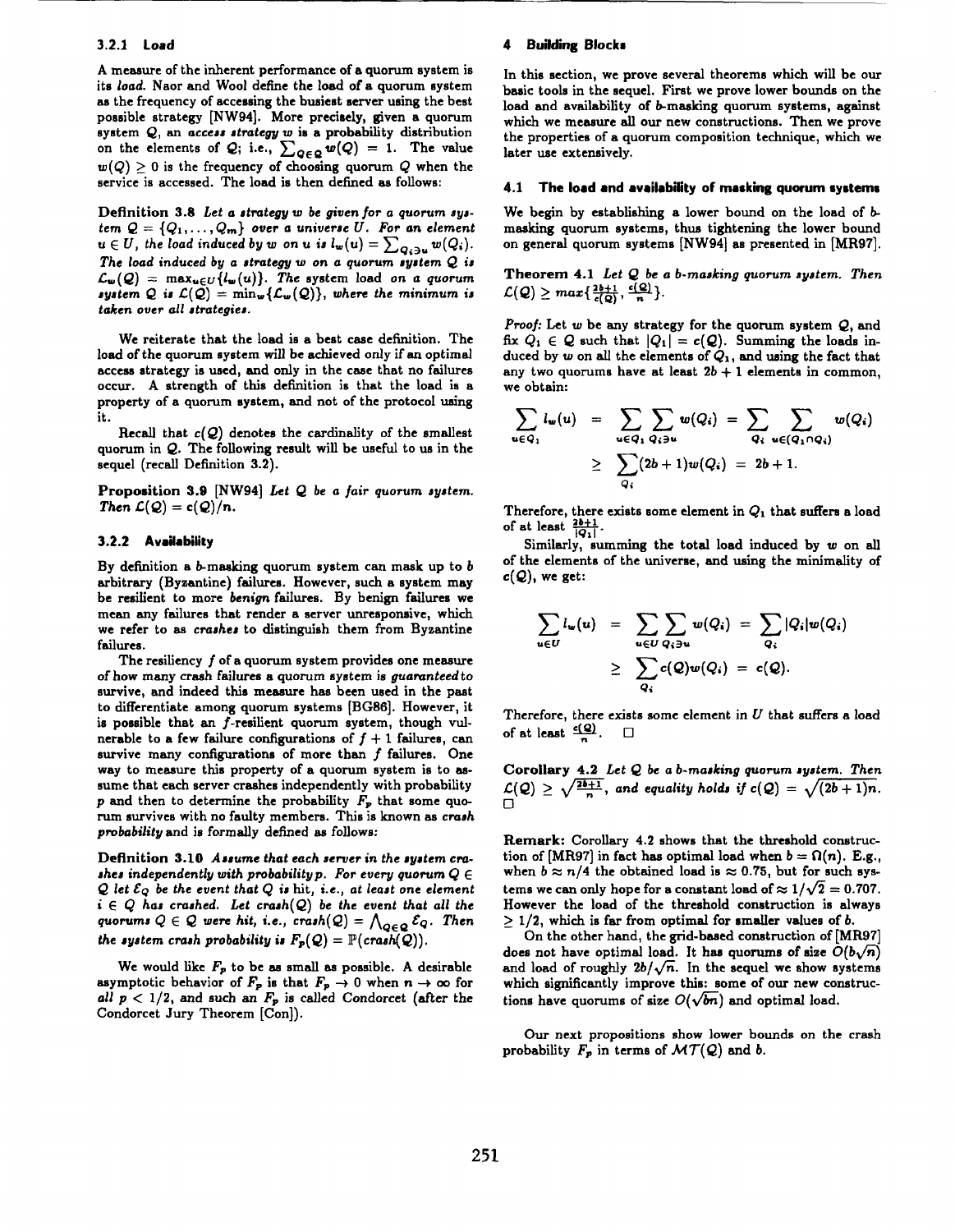Proposition 4.3 Let Q be a quorum system. Then  $F_p(Q) \geq$  $p^{\mathcal{MT}(Q)} = p^{f+1}$  *for any*  $p \in [0,1].$ 

*Proof:* Consider a minimal transversal T with  $|T| = \mathcal{MT}(\mathcal{Q})$ . If all the elements of *T* crash then every quorum contains a crashed element, so  $F_p(Q) \geq p^{\mathcal{MT}(Q)}$ .

Proposition 4.4 Let Q be a *b*-masking quorum system. Then  $F_p(Q) \ge p^{c(Q)-2b}$  *for any*  $p \in [0,1].$ 

*Proof:* Let  $Q \in \mathcal{Q}$  be a minimal quorum with  $|Q| = c(\mathcal{Q})$ and consider  $Z \subset Q$ ,  $|Z|=2b$ . Since  $Q$  is *b*-masking then  $|R \cap Q| \geq 2b+1$  for any  $R \in Q$ , and so  $|(Q \setminus Z) \cap R| \geq 1$ and  $Q \setminus Z$  is a transversal. Therefore  $\mathcal{MT}(Q) \leq c(Q) - 2b$ , which we plug into Proposition 4.3.  $\Box$ 

The next proposition is less general than Proposition 4.4, however it is applicable for most of our constructions and it gives a much tighter bound.

Proposition 4.!5 *Let Q be a b-maaking quorum system such that*  $\mathcal{MT}(\mathcal{Q}) \leq (\mathcal{IS}(\mathcal{Q}) + 1)/2$ . Then  $F_p(\mathcal{Q}) \geq p^{b+1}$  for any  $p\in[0,1].$ 

*Proof:* If  $MT(Q) \leq (TS(Q) + 1)/2$  then from Corollary 3.7 we have that  $b + 1 = \mathcal{MT}(Q)$ , which again we plug into Proposition 4.3. ❑

#### *4.2* **Quorum system composition**

Quorum system composition is a well known technique for building new systems out of existing components. We compose a quorum system  $S$  over another system  $R$  by replacing each element of  $S$  with a distinct copy of  $R$ . In other words, when element *i* is used in a quorum  $S \in \mathcal{S}$  we replace it with a complete quorum from the  $i'$ th copy of  $R$ . Using the terminology of reliability theory, the system  $S \circ \mathcal{R}$  has a *modular* decomposition where each module is a copy of  $R$ . Formally:

Definition 4.6 *Let S and 7? be two quorum systemn, over universes* of *sizes*  $n_S$  *and*  $n_R$ *, respectively. Let*  $\mathcal{R}_1, \ldots, \mathcal{R}_{n_S}$ *be ns copies of R over disjoint* universes. *Then the* composition of  $S$  over  $R$  is

$$
S\circ \mathcal{R} = \left\{\bigcup R_i : S \in \mathcal{S}, R_i \in \mathcal{R}_i \text{ for all } i \in S\right\}.
$$

The next theorem summarizes the properties of quorum composition.

Theorem 4.7 Let *S* and *R* be two quorum systems, and let  $Q = S \circ R$ . *Then* 

- The universe size is  $n_Q = n_S n_R$ .
- The minimal quorum size is  $c(Q) = c(S)c(R)$ .
- The minimal intersection size is  $IS(Q) = IS(S)IS(R)$ .
- *The* **minimal** *tranaveraal* mize in M7(Q) = *MT(S) M7(7?).*
- The load is  $\mathcal{L}(\mathcal{Q}) = \mathcal{L}(\mathcal{S})\mathcal{L}(\mathcal{R})$ .
- $\bullet$  *Denote the crash probability functions of S* and *R by*  $s(p) = F_p(S)$  *and*  $r(p) = F_p(R)$ . *Then*  $F_p(Q) =$  $s(r(p)).$



Figure 1: The multi-grid construction,  $n = 7 \times 7$ ,  $b = 3$ , with one quorum shaded.

*Proof Sketch:* The behavior of the combinatorial parameters  $c(Q)$ ,  $IS(Q)$  and  $MT(Q)$  is obvious. The strategy which **achieves** the optimal load for Q is the following: pick **a** quorum  $S \in \mathcal{S}$  using the optimal strategy for  $\mathcal{S}$ . Then for each element *i* in this S, pick a quorum  $R_i \in \mathcal{R}_i$  using the optimal strategy for (the  $i$ 'th copy of)  $R$ . It is easy to see that the composite strategy is indeed optimal. The behavior of  $F_p(Q)$  is standard in reliability theory (cf. [BP75]).  $\Box$ 

The multiplicative behavior of the combinatorial parameters in composing quorum systems provides a powerfid tool for "boosting" existing constructions into larger systems with possibly improved characteristics. Below, we use quorum composition in two cases, and demonstrate that this technique yields improved constructions over their basic building blocks, for appropriately larger system sizes. In particular, in Section 6 we show a composition that allows us to transform any *regular* quorum construction into a (larger) *h* masking quorum system.

#### 5 **Simple systems**

In this section we show two types of constructions, the multigrid (denoted M-Grid) and the recursive threshold (RT). These systems significantly improve upon the original constructions of [MR97], however both are still suboptimal in some parameter: M-Grid has optimal load but can mask only up to  $b = O(\sqrt{n})$  failures and has poor crash probability; and RT can mask up to  $b = O(n)$  failures and has near optimal crash probability, but has suboptimal load.

In Sections 6 and 7 we present systems which are superior to the M-Grid and RT. Nonetheless, we feel that the simplicity of the M-Grid and RT systems, and the fact that they are suitable for very small universe sizes, are what makes them appealing.

### **5.1 A multi-grid**

We begin with the M-Grid system, which achieves an optimal load among *b*-masking quorum systems, where  $b \leq (\sqrt{n} -$ 1)/2. The idea of the construction is as follows. Arrange the elements in a  $\sqrt{n} \times \sqrt{n}$  grid. A quorum in a multi-grid consists of any choice of  $\sqrt{b+1}$  rows and  $\sqrt{b+1}$  columns, as shown in Figure 1. Formally, denote the rows and columns of the grid by  $R_i$  and  $C_i$ , respectively, where  $1 \leq i \leq \sqrt{n}$ . Then, the quorum system is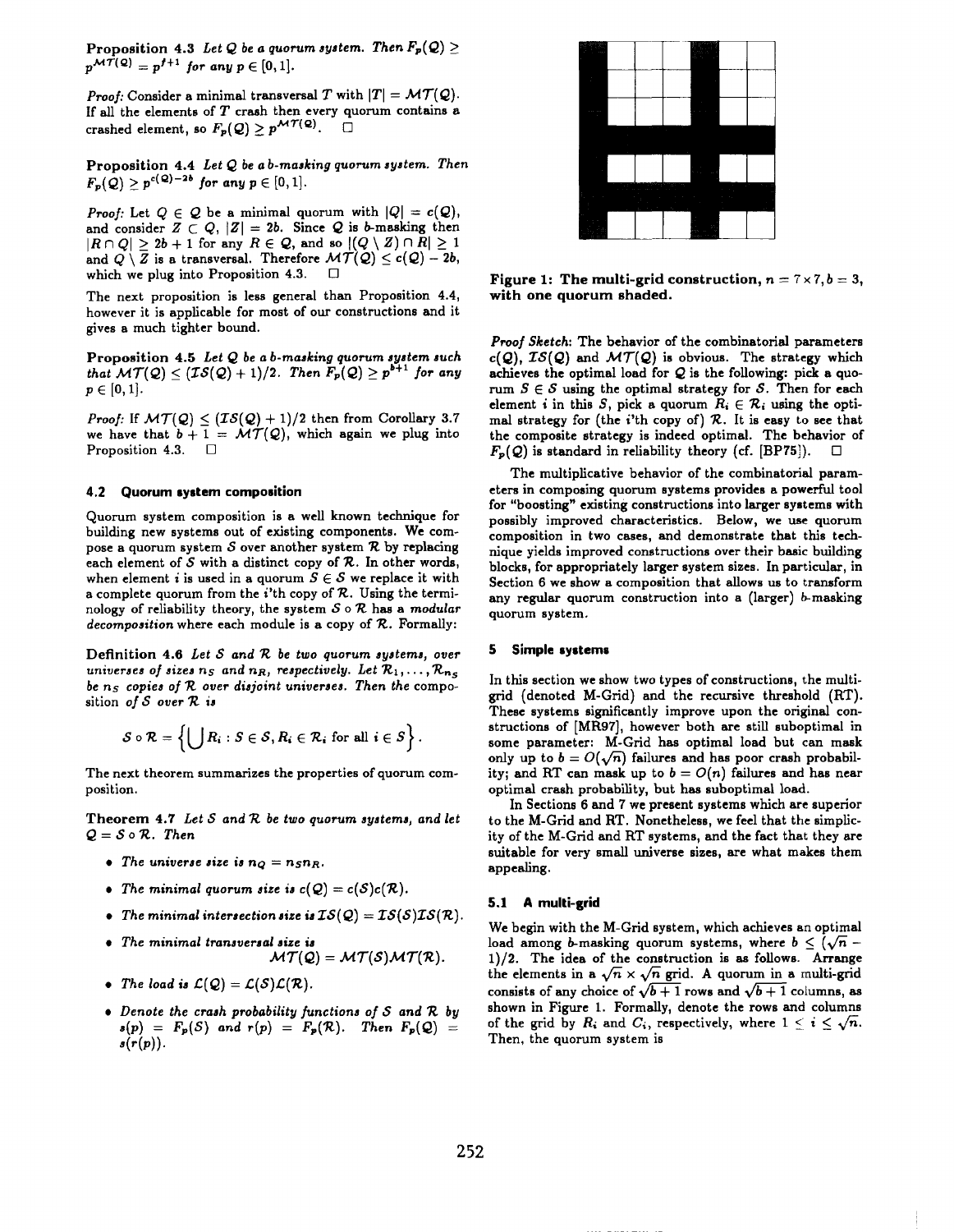

**Figure 2:** An RT(4,3) system of depth  $h = 2$ , with one quorum shaded.

$$
\mathsf{M}\text{-}\mathsf{Grid}(b) = \left\{\bigcup_{j\in J} C_j \cup \bigcup_{i\in I} R_i : J, I \subseteq \{1 \dots \sqrt{n}\}, |J| = |I| = \sqrt{b+1}\right\}.
$$

Proposition 5.1 The multi-grid **M-Grid(b) is a b-masking quorum system** for  $b \leq (\sqrt{n} - 1)/2$ .

*Proof:* Consider two quorums  $R, S \in M$ -Grid(b). If they have either a row or a column in common, then  $|R \cap S| \geq \sqrt{n} \geq 1$  $2b + 1$  and we are done. Otherwise the intersection of  $S$ 's columns with *R's* rows is disjoint from the intersection of R's columns with S's rows, so  $|R \cap S| \geq 2\sqrt{b+1}\sqrt{b+1} > 2b+1$ . Therefore consistency holds.

Resiliency holds since  $f = \mathcal{MT}(M\text{-}\text{Grid}(b)) - 1 = \sqrt{n} \sqrt{b+1} \geq b$ . Therefore  $\mathcal{MT}(M\text{-}Grid(b)) \geq b+1$ , and Lemma 3.6 finishes the proof.  $\square$ 

# Proposition 5.2  $\mathcal{L}(M\text{-}\text{Grid}(b)) \approx 2\sqrt{\frac{b+1}{n}}$ .

Proof: Since M-Grid $(b)$  is fair we can use Proposition 3.9 to get  $\mathcal{L}(M\text{-}\mathrm{Grid}(b)) = c(M\text{-}\mathrm{Grid}(b))/n. \quad \Box$ 

**Remark:** The load of M-Grid(b) is within a factor of  $\sqrt{2}$ from the optimal load which can be achieved for  $b \approx \sqrt{n/2}$ .

A disadvantage of the M-Grid system is its poor asymptotic crash probability. If crashes occur with some constant probability p then any configuration of crashes with at least one crash per row disables the system. Therefore, as shown by [KC91, WO096],

$$
F_p(\text{M-Grid}) \geq (1-(1-p)^{\sqrt{n}})^{\sqrt{n}} \longrightarrow_{n \to \infty} 1.
$$

#### 5.2 **Recursive threshold systems**

A recursive threshold system  $RT(k, \ell)$  of depth h is built by taking a simple building block, which is an  $\ell$ -of-k threshold system (with  $k > l > k/2$ ), and recursively composing it over itself to depth h. In the sequel, we often omit the depth parameter h when it has no effect on the discussion. The RT systems generalize the recursive majority constructions of [MP92], the HQS system of [Kum91] is em RT(3, 2) system, and in fact the threshold system of [MR97] can be viewed as **a** trivial RT $(4b + 1, 3b + 1)$  system with depth  $h = 1$ . As an example throughout this section we will use the  $RT(4, 3)$ system, depicted in Figure 2.

Proposition 5.3 An  $\mathrm{RT}(k, \ell)$  system of depth *h* is a fair *quorum ayatem, with*  $n = k^h$  *elements, quorums of size*  $c(RT(k, \ell)) = \ell^{h}$ , intersection size of  $IS(RT(k, \ell)) = (2\ell - \ell^{h})$ *k*)<sup>*h*</sup>, and minimal transversals of size  $MT(RT(k, \ell)) = (k - \ell)$  $l+1)^h$ .

Proof: The basic  $l$ -of- $k$  system is symmetric (and therefore fair), with  $c(\ell$ -of- $k) = \ell$ ,  $MT(\ell$ -of- $k) = k - \ell + 1$ , and  $\mathcal{IS}(\ell$ -of-k) =  $2\ell - k$ . The combinatorial parameters are computed by activating Theorem 4.7 h times, and the composition preserves the fairness.  $\Box$ 

Plugging this into Corollary 3.7 we obtain

Corollary 5.4 An  $\mathrm{RT}(k, \ell)$  system (of any depth) is a *b*manking *quorum sgatem for*

$$
b=\min\{(n^{\log_{h}(2\ell-k)}-1)/2,n^{\log_{h}(k-\ell+1)}-1\}.\qquad \Box
$$

In the 3-of-4 example we have  $IS(3-*of-4*) = \mathcal{MT}(3-*of-4*) =$ 2 and  $c(3-of-4) = 3$ . Therefore for the whole system (to depth  $\log_4 n$ ) we get  $c(RT(4, 3)) = n^{\log_4 3} = n^{0.79}$ , with  $\overline{LS}(\overline{RT(4,3)}) = \overline{MT}(\overline{RT(4,3)}) = \sqrt{n}$  and thus  $b = (\sqrt{n} -$ 1)/2. Note that the basic 3-of-4 system is not even l-masking since intersections of size 2 are too small, however already from  $h = 2$  (i.e.,  $n = 16$ ) we obtain a masking system.

Proposition 5.5 The load  $\mathcal{L}(\mathrm{RT}(k, \ell)) = n^{-(1-\log_k \ell)}$ .

*Proof:* Since  $RT(k, \ell)$  is fair we can use Proposition 3.9 to get  $\mathcal{L}(\text{RT}(k,\ell)) = c(\text{RT}(k,\ell))/n.$  □

Remark: In general the load is suboptimal for this construction. For instance, in the  $RT(4,3)$  system we obtain  $\mathcal{L}(\text{RT}(4,3)) = n^{-0.21}$ . However for  $b = (\sqrt{n}-1)/2$  we could hope for a load of  $\sqrt{(2b+1)/n} = n^{-0.25}$ .

Proposition 5.6 *There ezida a unique critical probability*  $0 < p_c < 1/2$  *for which* 

$$
\lim_{h\to\infty} F_p(\mathrm{RT}(k,\ell) \text{ of depth } h) = \begin{cases} 0, & p < p_c, \\ 1, & p > p_c. \end{cases}
$$

*Proof:* Let  $g(p)$  be the crash probability function of the  $l$ -of-k system and let  $F(h) = F_p(\text{RT}(k, \ell))$  of depth h) denote the crash probability for the RT $(k, \ell)$  system of depth h. Then  $F(h)$  obeys the recurrence

$$
F(h) = \begin{cases} g(F(h-1)), & h \ge 1, \\ p, & h = 0. \end{cases}
$$
 (1)

Now  $g(p)$  is a reliability function, and therefore it is "Sshaped" (see  $[BP75]$ ). This implies that there exists a unique critical probability  $0 < p_c < 1$  for which  $g(p_c) = p_c$ , such that  $g(p) < p$  when  $p < p_c$  and  $g(p) > p$  when  $p > p_c$  (and [PW95] shows that for quorum systems such es RT in fact  $p_c < 1/2$ ). Therefore if  $p < p_c$  then repeated applications of recurrence **(1) would decrease F(h) arbitrarily close to O,** and when  $p > p_c$  the limit is 1.  $\Box$ 

**Proposition** 5.7 If  $p < 1/{\binom{k}{\ell-1}}$  and  $\ell < k$  then  $F_p(\text{RT}(k, \ell))$  $<$  **e**xp( $-\Omega(n^{\log_{h}(k-\ell+1)}))$ , which is optimal for systems with resiliency  $f = n^{\log_{h}(n-\ell+1)}$ 

*Proof:* Let g(p) and *F(h)* be as in the proof of Proposition *5.6.* Any configuration of at least  $k - \ell + 1$  crashes disables the  $l$ -of-k system, so

$$
g(p) = \sum_{j=k-\ell+1}^{k} {k \choose j} p^{j} (1-p)^{k-j}.
$$

By **Lemma A.2 (see Appendix) we have that**

$$
g(p)\leq {k\choose \ell-1}p^{k-\ell+1}.
$$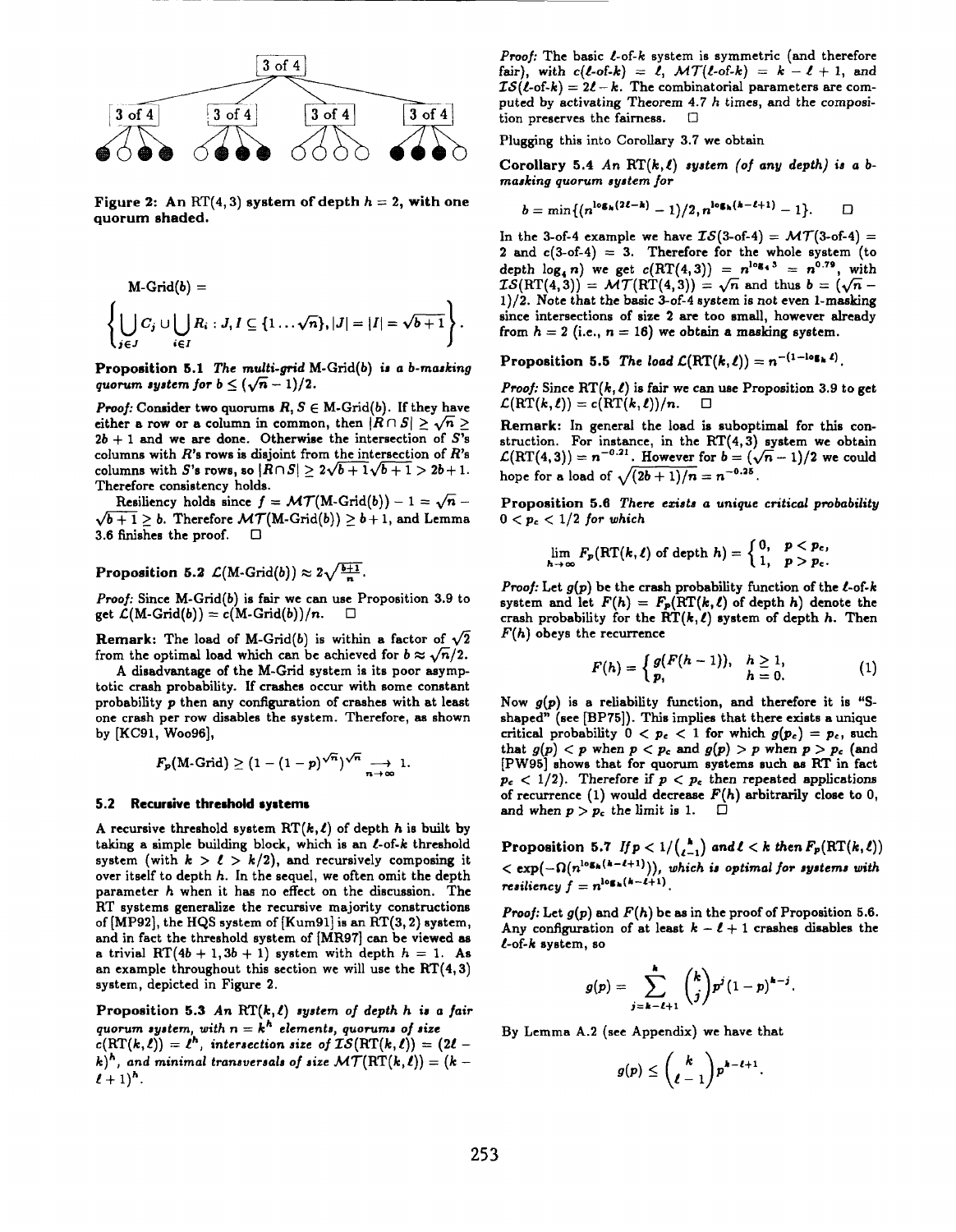Plugging this into (1) gives that

$$
F(h) \leq {k \choose \ell-1}^{1+(k-\ell+1)+\cdots+(k-\ell+1)^{h-1}} p^{(k-\ell+1)^{h}}
$$
  
< 
$$
< {k \choose \ell-1} p \Big]^{(k-\ell+1)^{h}}
$$

If  $p < 1/{\binom{k}{\ell-1}}$  then the last expression decays to zero with h, so  $F_p(\mathrm{RT}(k,\ell)) < \exp(-\Omega(n^{\log_k(k-\ell+1)})).$ 

The lower bound of Proposition 4.3 shows that

$$
F_p(\mathrm{RT}(k,\ell)) \geq p^{n^{\log_k(k-\ell+1)}},
$$

so our analysis is tight.  $\Box$ 

For the  $RT(4, 3)$  system a direct calculation shows that  $g(p) = 6p^2 - 8p^3 + 3p^4$  and  $p_c = 0.2324$ . Therefore Proposition tion 5.6 guarantees that when the element crash probability is in the range  $p < 0.2324$  then  $F_p \rightarrow 0$  when  $n \rightarrow \infty$ . Furthermore, when  $p < 1/6$  then Proposition 5.7 shows that the decay is rapid, with  $F_p(\text{RT}(4,3)) < (6p)^{\sqrt{n}}$ , which is optimal.

### 6 Boosted **finite** projective planes

In this section we introduce a family of *b*-masking quorum systems, the *boonted finite projective planes, which we* denote by boostFPP. A boostFPP system is a composition of a finite projective plane (FPP) over a threshold system (Thresh).

The first component of a boostFPP system ie a finite projective plane of order *q (a* good reference on FPP's is [Hal86]). It is known that FPP's exist for  $q = p^r$  when *p* is prime. Such an FPP has  $n_F = q^2 + q + 1$  elements, and **quorums of size c(FPP) =** *q +* 1. **This is a regular quorum system,** i.e., it has intersections of size  $IS(FPP) = 1$ . The minimal transversals of an FPP are of size  $\mathcal{MT}(FPP) = q+1$ (in fact the only transversals of this size are the quorums themselves). The load of FPP was analyzed in [NW94] and shown to be  $\mathcal{L}(FPP) = \frac{g+1}{n_F} \approx 1/\sqrt{n_F}$ , which is optimal for regular quorum systems.

The second component of a boostFPP is a Thresh system, with  $n_T = 4b+1$  elements and a threshold of  $3b+1$ . This is a b-masking quorum system in itself, with  $TS(Thresh) = 2b+1$ ,  $\mathcal{MT}(\text{Thresh}) = b + 1$  and a load of  $\mathcal{L}(\text{Thresh}) \approx 3/4$ .

# Proposition 6.1 Let boostFPP $(q, b)$  =

 $FPP(q)$  o Thresh $(3b + 1$  of  $4b + 1)$ . *Then the composed sys*tem has  $n = (4b + 1)(q^2 + q + 1)$  elements, with quorum of size  $c(\text{boostFPP}(q, b)) = (3b + 1)(q + 1)$ , intersections of  $size \; \mathcal{IS}(\text{boostFPP}(q, b)) = 2b + 1$  and minimal transversals of size  $MT(boostFPP(q, b)) = (b + 1)(q + 1)$ . Therefore  $\text{boostFPP}(q, b)$  is a *b*-masking quorum system.

*Prooj:* We obtain the combinatorial parameters by plugging the values of the component systems into Theorem 4.7. By Corollary 3.7 we have that the system can mask min $\{(b +$  $1((q + 1) - 1, b)$ } = *b* failures.  $\Box$ 

Proposition 6.2  $\mathcal{L}(\text{boostFPP}(q, b)) \approx \frac{3}{4q}$ , which is optimal *for b*-masking quorum systems with  $n \approx 4bq^2$  elements.

*Proof:* boostFPP $(q, b)$  is a fair quorum system since both its components are fair, so by Proposition 3.9 we have

$$
\mathcal{L}(\text{boostFPP}(q,b)) = \frac{c(\text{boostFPP}(q,b))}{n}
$$

$$
= \frac{(3b+1)(q+1)}{(4b+1)(q^2+q+1)} \approx \frac{3}{4q}.
$$

On the other hand, for *b*-masking systems with  $n \approx 4bq^2$ **elements** the lower bound of Theorem 4.1 gives

$$
C(\text{boostFPP}(q,b)) \geq \sqrt{\frac{2b}{n}} \approx \frac{1}{\sqrt{2}q}.\qquad \Box
$$

Note that the optimality of the load holds for any choice of *q* and *b.* Therefore when the number of servers (or elements) increases, the boostFPP $(q, b)$  system can scale up using different policies while maintaining load optimality. There are two extremal policies:

- 1. FIX *q* and increase *b;* then the system can mask more failures when new servers are added, however the load on the servers does not decrease.
- *2.* FIX *b* and increase *q;* then the load decreases when new servers are added, but the number of failures that the system can mask remains unchanged,

It is important to note that systems of arbitrarily high resiliency can be constructed using the first policy since *b can* be chosen independently of *q.* In particular, we can choose  $b = q^a$  for any  $a > 0$ . Then the resulting system has  $n \approx 4bq^2 = 4b^{\frac{a+3}{a}}$ , and so  $b \approx (\frac{n}{4})^{\frac{a}{a+2}}$ , thus asymptotically approaching the resiliency upper bound of  $\frac{n}{4}$ .

Finally we analyze the crash probability of boostFPP. The following proposition shows that boostFPP has good availability as long as  $p < 1/4$ .

Proposition 6.3 If  $p < 1/4$  then  $F_p(\text{boostFPP}(q, b)) \leq$  $\exp(-\Omega(b - \log q)).$ 

*Proof:* We start by estimating  $F_p$ (Thresh). Let #crashed denote the number of crashed elements in a universe of size  $4b+1$ . Let  $\gamma=\frac{b+1}{4b+1}-p$ , thus  $0<\gamma<1$  when  $p< 1/4$ . Then using the Chernoff bound we obtain

$$
F_p(\text{Thresh}) = \mathbb{P}(\text{\#crashed} \geq b+1)
$$
  
= 
$$
\mathbb{P}(\text{\#crashed} \geq (p+\gamma)(4b+1))
$$
  

$$
\leq e^{-2(4b+1)\gamma^2} \approx e^{-b(1-4p)^2/2}.
$$
 (2)

Next we estimate  $F_p(\text{FPP})$ . Let  $Q_0 \in \text{FPP}$  be some quorum. Then

$$
F_p(\text{FPP}) = 1 - \mathbb{P}(\exists Q \in \text{FPP} : Q \text{ is alive}) \le
$$
  
1 - \mathbb{P}(Q\_0 \text{ is alive}) = 1 - (1 - p)^{q+1} \leq (q + 1)p. (3)

Using Theorem 4.7 we plug (2) into (3) to obtain

$$
F_p\big(\text{boostFPP}(q,b)\big)\leq (q+1)e^{-b(1-4p)^2/2}=e^{-\Omega(b-\log q)}.\qquad \Box
$$

# **Remarks:**

● In general the crash probability is not optimal; since  $\mathcal{MT}(\text{boostFPP}(q, b)) \approx bq$  then the lower bound of Proposition 4.3 shows we could hope for a crash probability of  $exp(-\Omega(bq))$ . Nevertheless if *q* is constant then  $F_p$  is asymptotically optimal, and if  $b \gg q$  then the gap between the upper and lower bounds is small.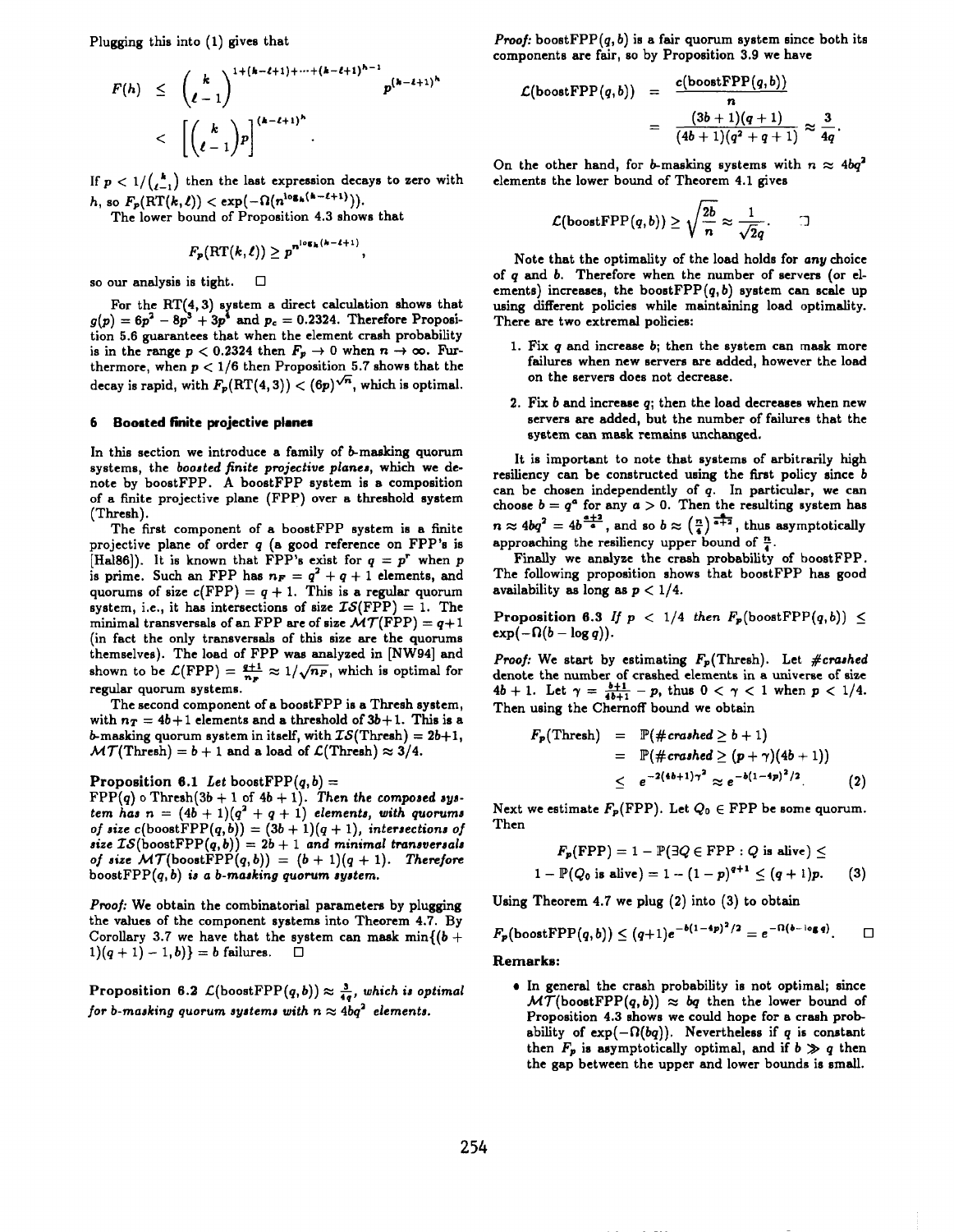

Figure 3: A multi-path construction on a  $9 \times 9$  grid,  $b=4$ , with one quorum shaded.

- The final estimate we get for  $F_p$  (boost FPP) seems poor, as the bound is *higher* than the crash probability of the Thresh components. However this is not an artifact of over-estimates in our analysis. Rather, it is a result of the property that the crash probability of FPP is higher than *p*, and in fact  $F_p(\overrightarrow{FPP}) \rightarrow 1$  as shown by [RST92, Woo96]. In this light it is not surprising that boostFPP does not have an optimal crash probability.
- The requirement  $p < 1/4$  is essential for this system; if  $p > 1/4$  then in fact  $F_p(\text{boostFPP}) \rightarrow 1$  as  $n \rightarrow \infty$ .

#### 7 **The multi-path** system

**Here we introduce the construction we call** the Multi-Path system, denoted by M-Path. The elements of this system are the vertices of a triangulated square  $\sqrt{n} \times \sqrt{n}$  grid, and a quorum consists of  $\sqrt{2b+1}$  disjoint paths from the left side to the right side of the grid (LR paths) and  $\sqrt{2b+1}$  disjoint  $top\text{-}bottom (TB) paths (see Figure 3).$ 

**The M-Path system has several characteristics similar to** the basic M-Grid system of Section 5, **namely an ability** to mask  $b = O(\sqrt{n})$  failures, and optimal load. Its major advantage is that it also has an optimal crash probability  $F_p$ . Moreover, it is the only construction we have for which  $F_p \rightarrow 0$  as  $n \rightarrow \infty$  when the individual crash probability *p* is arbitrarily close to 1/2. We are able to prove this behavior of *FP* using results from Percolation theory [Kes82, Gri89]. Remark: The system we present here is based on a triangular lattice, with elements corresponding to vertices, as in [WB92, Baz96]. We have also constructed a second system which is based on the square lattice with elements corresponding to the edges, as in [NW94]. The properties of this second system are almost identical to those of M-Path, so we omit it.

Proposition 7.1 M-Path(b) has minimal *quorums of size*  $c(M-Path) \leq 2\sqrt{n(2b+1)}$ , minimal intersections of size  $LS(M-Path) \geq 2b + 1$ , and minimal transversals of size  $\mathcal{MT}(M\text{-Path}) = \sqrt{n} - \sqrt{2b+1} + 1$ . Therefore M-Path is a *b*-masking quorum system for  $b \leq \sqrt{n} - \sqrt{2n^{1/4}}$ .

*Proof:* Let  $Q_1, Q_2 \in M$ -Path $(b)$ . Then the  $\sqrt{2b+1}$  LR paths of  $Q_1$  intersect the  $\sqrt{2b+1}$  TB paths of  $Q_2$  in  $> 2b+1$ elements, since **the LR and TB paths are disjoint. As in** the M-Grid system we have that  $MT(M-Path(b)) = \sqrt{n}$  $\sqrt{2b+1}$  + 1, so when  $b \leq \sqrt{n} - \sqrt{2n^{1/4}}$  it follows that  $\mathcal{MT}(M\text{-Path}(b)) \geq b+1$  and we are done.  $\Box$ 

**Proposition 7.2**  $\mathcal{L}(M\text{-Path}(b)) \leq 2\sqrt{\frac{2b+1}{n}}$ , which is opti*mal.*

*Proof:* The strategy only uses straight line LR and TB paths. It picks  $\sqrt{2b+1}$  of the  $\sqrt{n}$  rows uniformly at random and likewise for the columns. Clearly the load equals the probability of accessing some element in position  $i, j$ , which is

$$
\mathcal{L}(\text{M-Path}) \leq \mathbb{P}(\text{row } i \text{ chosen}) + \mathbb{P}(\text{column } j \text{ chosen})
$$
\n
$$
\leq 2\left(\frac{\sqrt{n}-1}{\sqrt{2b+1}-1}\right) / \left(\frac{\sqrt{n}}{\sqrt{2b+1}}\right)
$$
\n
$$
= 2\sqrt{2b+1}/\sqrt{n}.
$$

By Corollary 4.2 this is optimal.  $\Box$ 

Proposition 7.3  $F_p(M\text{-Path}(b)) \le \exp(-\Omega(\sqrt{n} - \sqrt{b}))$  for any  $p < 1/2$ , which is optimal for systems with resiliency  $f=O(\sqrt{n}-\sqrt{b}).$ 

*Proof:* We use the notation  $\mathbb{P}_p(\mathcal{E})$  to denote the probability of event  $\mathcal E$  defined on the grid when the individual crash probability is *p.* A path is called "open" if all its elements are alive.

Let *LR* be the event "there exists an open LR path in the grid", and let *LRh* be the event "there exist k open LR paths". A failure configuration in M-Path $(b)$  is one in which either  $\sqrt{2b+1}$  open LR paths or  $\sqrt{2b+1}$  open TB paths do not exist. By symmetry we have that

$$
F_{\mathbf{p}}(\text{M-Path}(b)) \leq 2\mathbb{P}_{\mathbf{p}}(\overline{LR_{\sqrt{2b+1}}}) = 2(1-\mathbb{P}_{\mathbf{p}}(LR_{\sqrt{2b+1}})). \tag{4}
$$

Fix some *p'* such that  $p < p' < 1/2$ . Then by Theorem B.3 (see Appendix) we have that

$$
1-\mathbb{P}_{p}(LR_{\sqrt{2b+1}})\leq \left(\frac{1-p}{p'-p}\right)^{\sqrt{2b+1}-1}\left[1-\mathbb{P}_{p'}(LR)\right].\quad (5)
$$

Plugging the bound on  $P_{p}(LR)$  from Theorem B.1 into (5) and (4) yields

$$
F_p(M\text{-Path}(b)) \leq 2\left(\frac{1-p}{p'-p}\right)^{\sqrt{2b+1}-1}e^{-\psi(p')\sqrt{n}}
$$
  
=  $2e^{-\psi(p')\sqrt{n}+(\sqrt{2b+1}-1)\ln\left(\frac{1-p}{p'-p}\right)}$ 

for some function  $\psi(p') > 0$ . Now  $\sqrt{2b+1} = O(n^{1/4})$ , so for large enough n we can certainly write

$$
F_p(\text{M-Path}(b)) \le \exp(-\Omega(\sqrt{n} - \sqrt{b})).
$$

This is optimal by Proposition 4.3.  $\Box$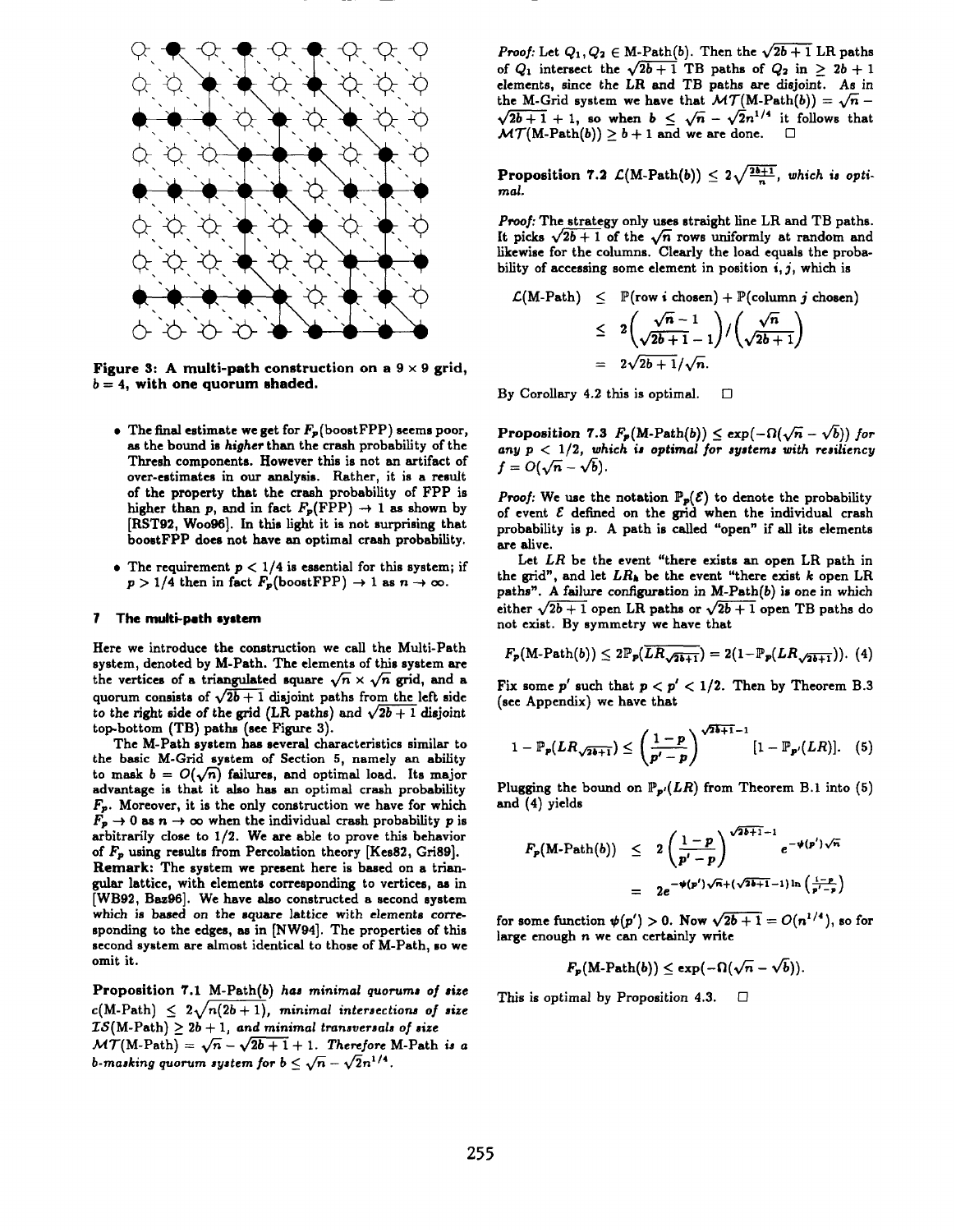#### **8 Conclusion**

We have presented four novel constructions of *b*-masking quorum systems. For the first time in this context, we considered the resiliency of such systems to crash failures in addition to their tolerance of (possibly fewer) Byzantine failures. Each of our constructions is optimal in either its load or its crash probability. Moreover, one of our constructions, namely M-Paths, is optimal in both measures. Two of our constructions are achieved using a novel boosting technique that makes all known benign fault-tolerant quorum constructions available for Byzantine environments (of appropriate sizes). In proving optimality of our constructions, we also contribute lower bounds on the load and crash probability of any b-masking quorum system.

### Acknowledgments

We are thankful to Oded Goldreich and the anonymous referees for many helpful comments on en *earlier* version of this paper.

#### **References**

- [ACC+ 83] **M. Aizenman, J. T. Chayes, L. Chayes, J. Frohlich,** and L. Russo. On a sharp transition from area law to perimeter law in a system of random surfaces. Comm. *Mathematical* Phynicq 92:19-69, 1983.
- [AE91] **D. Agrawal** end A. E1-Abbadi. An efficient and fault-tolemnt solution for distributed mutual exclusion. *ACM Trans. Comp. Sys.*, 9(1):1-20, 1991.
- R. Bazzi. Planar quorums. In *Proc.* 10'th Inter. Work- $[Base96]$ *ehop on* Diet. *Algorithms ( WDA G),* Bologna, Italy, October 1996.
- [BG86] D. Barbara and H. Garcia-Molina. The vulnerability of vote assignments. *ACM Trans. Comp.* Sys., 4(3):187-**213, 1986.**
- [BG87] **D. Barbara** and H. Garcia-Molina. The reliability of vote mechanisms. *IEEE Trans. Comput.*, C-36:1197-1208, October 1987.
- [BP75] R. E. Barlow and F. Proschan. *Statistical Theory of*  $Reliability$  and Life Testing. Holt, Rinehart and Winston, Inc., 1975.
- [CAA92] S. Y. Cheung, M. H. Ammar, and M. Ahamad. The grid protocol: A high performance scheme for maintaining replicated data. IEEE Trans. Knowledge and Data Eng., 4(6):582–592, 1992.
- [Con] N. **Condorcet. Essai sur** I'application de l'analyse h la probabilité des decisions rendues à la pluralite des voix. Paris, 1785.
- [ET89] A. E1-Abbadi and S. Toueg. Maintaining availability in partitioned replicated databases. ACM Trans. *Database Sys., 14(2):264-290,* June 1989.
- [GB85] H. Garcia-Molina **and D. Barbara. How to assign votes in a distributed** system. J. *A CM,* 32(4):841–860, 1985.
- [Gif79] D. K. Gifford. Weighted voting for replicated data. In *Proc. 7th Symp. Oper. Sys. Princip.,* pages 150-159, 1979.
- [Gri89] G. R. Grimmett. Percolation, Springer-Verlag, 1989,
- $[Hal86]$ M. Hall. Combinatorial *Theory.* John Wiley & Sons, 2nd edition, 1986.
- [Her86] M. Herlihy. A quorum-consensus replication method for abstract data types. *ACM Trans. Comp.* Sys., 4(1):32–53, February 1986.
- [KC91] A. Kumar and S. Y. Cheung. A high availability  $\sqrt{n}$ hierarchical grid algorithm for replicated data. *Inf.* Proc. Letters, 40:311-316, 1991.
- **[Kes80]** H. Kesten. The critical probability of bond percolation on the square lattice equals  $\frac{1}{2}$ . Comm. Mathematical *Physic~, 71:41-69, 1980.*
- **[Kes82]** H. Kesten. Percolation *Theory for* Mathematicians. Birkhäuser, Boston, 1982.
- **[KRs93]** A. Kumar, M. Rabinovich, and R. K. Sinha. A performance study of general grid structures for replicated data. In *Proc. 19th Inter. Conf. Diat. Comp. Sya.,* pages 178–185, 1993.
- [Kum91] A. Kumar. Hierarchical quorum consensus: A new algorithm for managing replicated data. *IEEE* Trans. *Comput., 40(9):996-1004, 1991.*
- [LR93] P. Lincoln and J. Rushby. A formally verified algorithm for interactive consistency under a **hybrid** fault model. In *Proc.* ~9rd *IEEE* Symp. *Fault-* Tolerant **Computing** *(FTCS),* **pages** 402-411, June 1993.
- [LR94] P. Lincoln and J. Rushby. Formal verification of an interactive consistency algorithm for the Draper FTP architecture under a hybrid fault model. In *Proc. 9th IEEE Conference on Compute. A ~mwunce (COM-PASS* '94), pages 107-120, June 1994.
- $[Mae85]$ M. Maekawa. A  $\sqrt{n}$  algorithm for mutual exclusion in decentralized systems. ACM Trans. Comp. Sys., **3(2):145-159, 1985.**
- [Men86] M. V. Menshlkov. Coincidence of critical points in percolation problemn. Soviet *Mathematics Doklady, 33:856-869, 1986.*
- [MP92] *Y.* Marcus and D. Peleg. Construction methods for quorum systems. Technical Report CS92-33, The Weizmann Institute of Science, Rehovot, Imael, 1992.
- [MR97] D. Malkhi and M. Reiter. Byaantine quorum systems. In *Proc. 29th ACM Symp. Theory of* Computing, May 1997. To appear.
- [Nei92] M. L. Neilsen. Quorum *Structures* in Distributed Sgs*tema.* PhD thesis, Dept. Computing and Information Sciences, Kansas State University, 1962.
- [NM92] M. L. Neilsen and M. Mizuno. Coterie join algorithm. *IEEE Trans. Par. Dist. Sys.,* 3(5):582-590, 1992.
- [NW94] M. Naor and A. Wool. The load, capacity and *avail*abilityy of quorum systems. In *Proc. 35th IEEE* **Symp.** *Foundation oj Comp. Sci. (FOCS),* **pages 214-225, 1994.** To appear in SIAM J. Computing.
- [PW95] D. Peleg and A. Wool. The availability of quorum systems. *Information and Computation, 123(2):210- 223, 1995.*
- [PW97a] D. Peleg **and A.** Wool, The availability- of crumbling *wall* quorum systems. *Discrete Appiied Math., 74(1):69-83,* **April 1997.**
- [PW97b] **D. Peleg** and A. Wool. Crumbling *walls: A class* of practical and efficient quorum systems. Distributed *Computing, 10(2):87-98, 1997.*
- [RB94] M. K. Reiter and K. P. Birman. How to securely replicate services. ACM Trans. Prog. Lang. Sys., *16(3):986-1009, 1994.*
- [RST92] *S.* Rangarajan, S. Setia, **and S.** K. Tripath. **A fauittolerant algorithm for replicated data management. In** *Proc. 8th IEEE Int. Conj. Data* Engineering, pages 230–237, 1992.
- [Tho79] R. H. Thomas. A majority consensus approach to concurrency control for multiple copy databases. *ACM* !lkans. *Database SYS.,4(2):180-209, 1979.*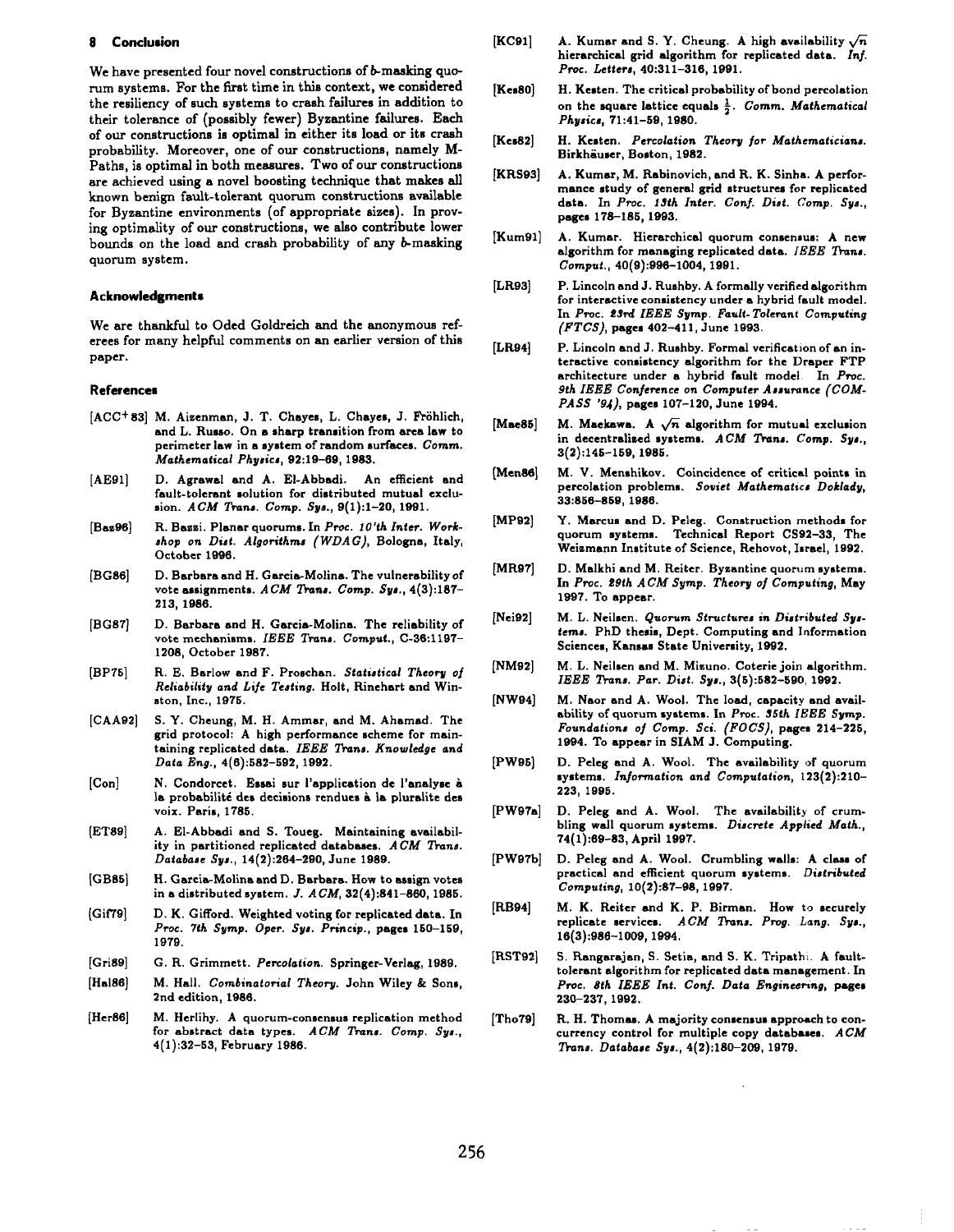- **[WB92] C. Wu and G. G. Belford.** The triangular lattice protocol: A highly **fault** tolerant protocol for replicated **data. In** *Proc. flth IEEE* Sgmp. on *Reliable Dint. SW.,* **pages 60-73, 1992.**
- *[WO096]* **A.** Wool. Quorum *Syatema j.. Didributed Control Protocols.* PhD thesis, Department of Applied Math**ematics** and Computer Science, The Weizmann Institute **of** Science, Rehovot, Israel, 1996.

# **Appendix**

# **A Combinatorial Lemmas**

Lemma A.1 Let  $0 \leq i, d \leq k$  be integers. Then

$$
\frac{\binom{k}{d+i}}{\binom{k}{d}} \leq \binom{k-d}{i}.
$$

*Proof:*

$$
\frac{\binom{k}{d+i}}{\binom{k}{d}} = \frac{k!d!(k-d)!}{(d+i)!(k-d-i)!k!} = \frac{(k-d)!}{(k-d-i)!} \frac{d!}{(d+i)!}
$$
\n
$$
\leq \frac{(k-d)!}{(k-d-i)!i!} = \binom{k-d}{i} \square
$$

Lemma A.2 Let  $0 \leq d \leq k$  be integers and let  $p \in [0,1]$ . *Then*

$$
\sum_{j=d}^k {k \choose j} p^j (1-p)^{k-j} \leq {k \choose d} p^d.
$$

*Proof:*

$$
\sum_{j=d}^k {k \choose j} p^j (1-p)^{k-j} = {k \choose d} p^d \sum_{j=d}^k \frac{{k \choose j}}{{k \choose d}} p^{j-d} (1-p)^{k-j},
$$

so it suffices to show that the last sum is  $\leq 1$ . But using Lemma A.1 we get

$$
\sum_{j=d}^{h} \frac{\binom{h}{j}}{\binom{h}{d}} p^{j-d} (1-p)^{h-j} = \sum_{i=0}^{h-d} \frac{\binom{h}{d+i}}{\binom{h}{d}} p^{i} (1-p)^{h-d-i}
$$
  

$$
\leq \sum_{i=0}^{h-d} \binom{h-d}{i} p^{i} (1-p)^{h-d-i} = [p+(1-p)]^{h-d} = 1 \qquad \Box
$$

#### **B Theorem- of Percolation Theory**

In this section we list the definitions and results that are used in our analysis of the M-Path system, following [Kes82, Gri89] ,

The percolation model we are interested in is as follows. Let  $Z$  be the graph of the (infinite) triangle lattice in the plane. Assume that a vertex is *closed* with probability *p* end *open* with probability  $1-p$ , independently of other vertices. This model is known as site percolation on the triangle lattice. Another natural model, which plays a minor role in our work, is the bond percolation model. In it the *edges are* closed with probability *p.*

A key idea in percolation theory is that there exists a *critical probability,*  $p_c$ , such that graphs with  $p < p_c$  exhibit **qualitatively different properties than graphs with** *p > P..* For **example**,  $\mathbb{Z}$  with  $p < p_c$  has a single connected (open) component of infinite size. When  $p > p_c$  there is no such component. For site percolation on the triangle  $p_c = 1/2$ [Kes80].

The following theorem shows that when the probability *p* for a closed vertex is below the critical probability, the probability of having long open paths tends to I exponentially fast. Recall that *LR is* the event "there exists an open LR path in the  $\sqrt{n} \times \sqrt{n}$  grid". Then [Men86] (see also [Gri89] p. 287) implies

**Theorem B.1** *If*  $p < 1/2$  *then*  $P_p(LR) \geq 1 - e^{-\psi(p)\sqrt{n}}$ , for some  $\psi(p) > 0$  independent of *n*.

**Remark:** The dependence of  $\psi$  on  $p$  is such that  $\psi(p) \rightarrow 0$ when  $p \to 1/2$ . However for  $p \leq 1/4$  we can use the estimate of Bazzi [Baz96] which shows that  $P_p(LR) \geq 1 - O(e^{-0.4\sqrt{n}})$ .

**Definition B.2** *Let & be an event defined* **in the** *percolation model.* Then the interior of  $\mathcal E$  with depth  $r$ , denoted  $I_r(\mathcal E)$ , is *the* set of all configurations in  $\mathcal E$  which are still in  $\mathcal E$  even if we *perturb the stated of up to r* vertices.

We may think of  $I_r(\mathcal{E})$  as the event that  $\mathcal E$  occurs and is 'stable' with respect to changes in the states of r or fewer vertices. The definition is useful to us in the following situation. If *LR* is the event "there exists en open left-right path in a rectangle  $D^n$ , then it follows that  $I_r(LR)$  is the event "there are at least  $r + 1$  disjoint open left-right paths in  $D$ ".

**Theorem B.3**  $[ACC^+83]$  *Let*  $\mathcal E$  *be an increasing event and let r be a* positive integer. *Then*

$$
1 - \mathbb{P}_{p}(I_{r}(\mathcal{E})) \leq \left(\frac{1-p}{p'-p}\right)^{r} [1 - \mathbb{P}_{p'}(\mathcal{E})]
$$

*whenever*  $0 \leq p < p' \leq 1$ .

The theorem amounts to the assertion that if  $\mathcal E$  is likely to occur when the crash probability is  $p'$ , then  $I_r(\mathcal{E})$  is likely to occur when the crash probability *p* is smaller than *p'*.